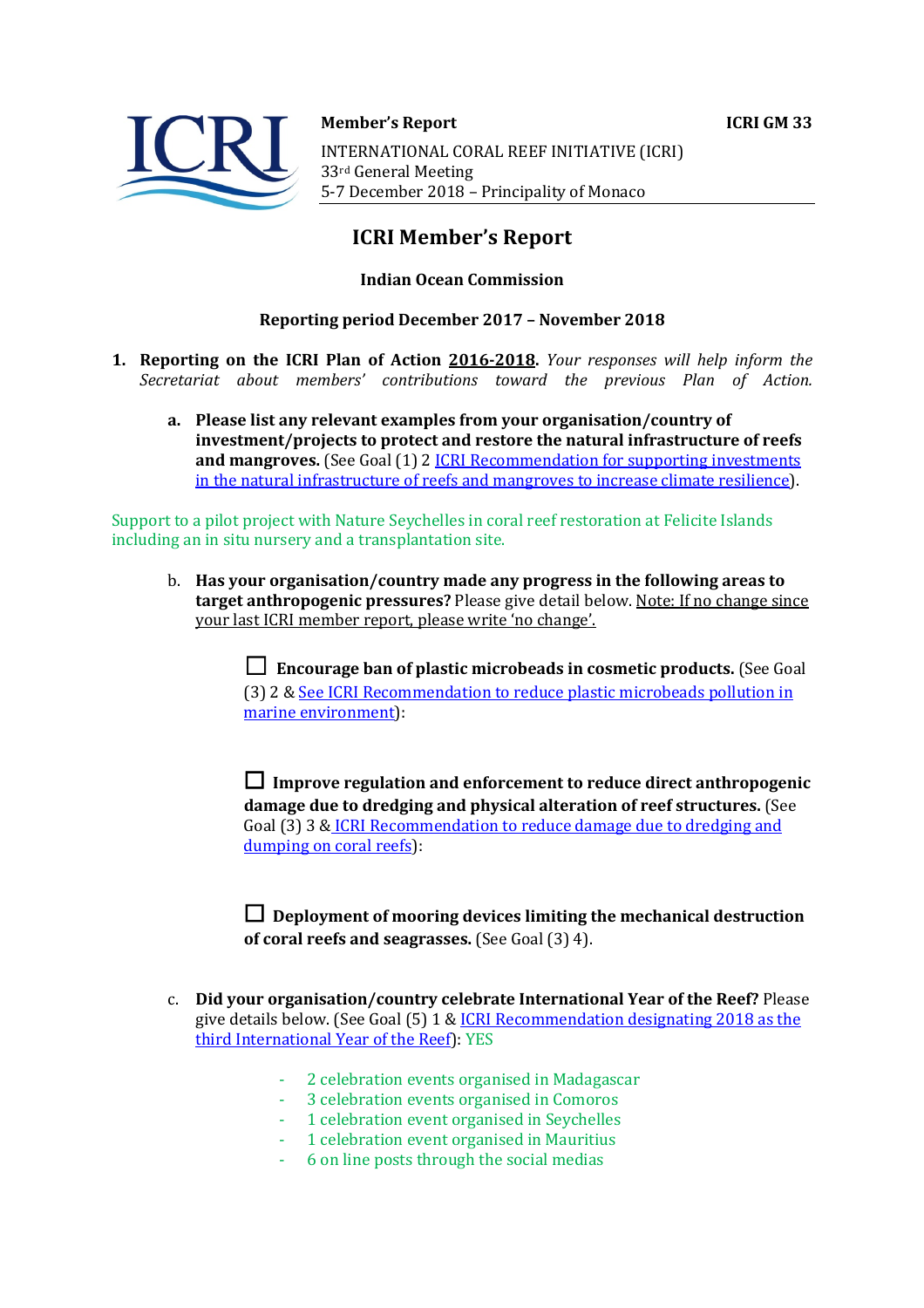2. Contribution to the ICRI Plan of Action 2018-2020 and upcoming ICRI general **meetings.** *Your responses to the following questions will assist the Secretariat in assessing contributions towards the major themes of the draft ICRI Plan of Action 2018-2020.* 

## **Theme 1 - Promote effective and adaptable solutions to improve the protection of coral reefs**

- a. Which of the below topics do you consider to be the three top challenges that **your organisation faces in managing coral reefs?** Please select from the options below:
	- $\boxtimes$  Climate change impacts
	- $\boxtimes$  Inadequate planning, zoning and management
	- $\Box$  Unsustainable resource extraction
	- □ Tourism and recreation
	- □ Shipping
	- $\Box$  Coastal development
	- $\Box$  Dredging
	- $\boxtimes$  Illegal and destructive fishing
	- $\Box$  Fish and coral trade
	- $\nabla$  Marine debris
	- $\Box$  Other. Please specify:
- b. Please list any examples of innovative management practices that your **organisation/country is involved in, such as use of VMS, drones & ecological mooring devices.** Include their limits, conditions of implementation, financing and an assessment of their results and links for more information if possible. *VMS* for fisheries monitoring and control surveillance
- c. Please list any examples of innovative funding for management that your **organisation/country is involved in.** Include their limits, conditions of implementation, financing and an assessment of their results and links for more information if possible.
- d. Please list any examples of leading practices, techniques and strategies for **building reef resilience that your organisation/country is involved in.** Include their limits, conditions of implementation, financing and an assessment of their results and links for more information if possible. *Capacity building for the Expansion and management of marine protected areas in the south western Indian ocean region including trainings and support to initiate transboundary conservation area between Kenya and Tanzania.*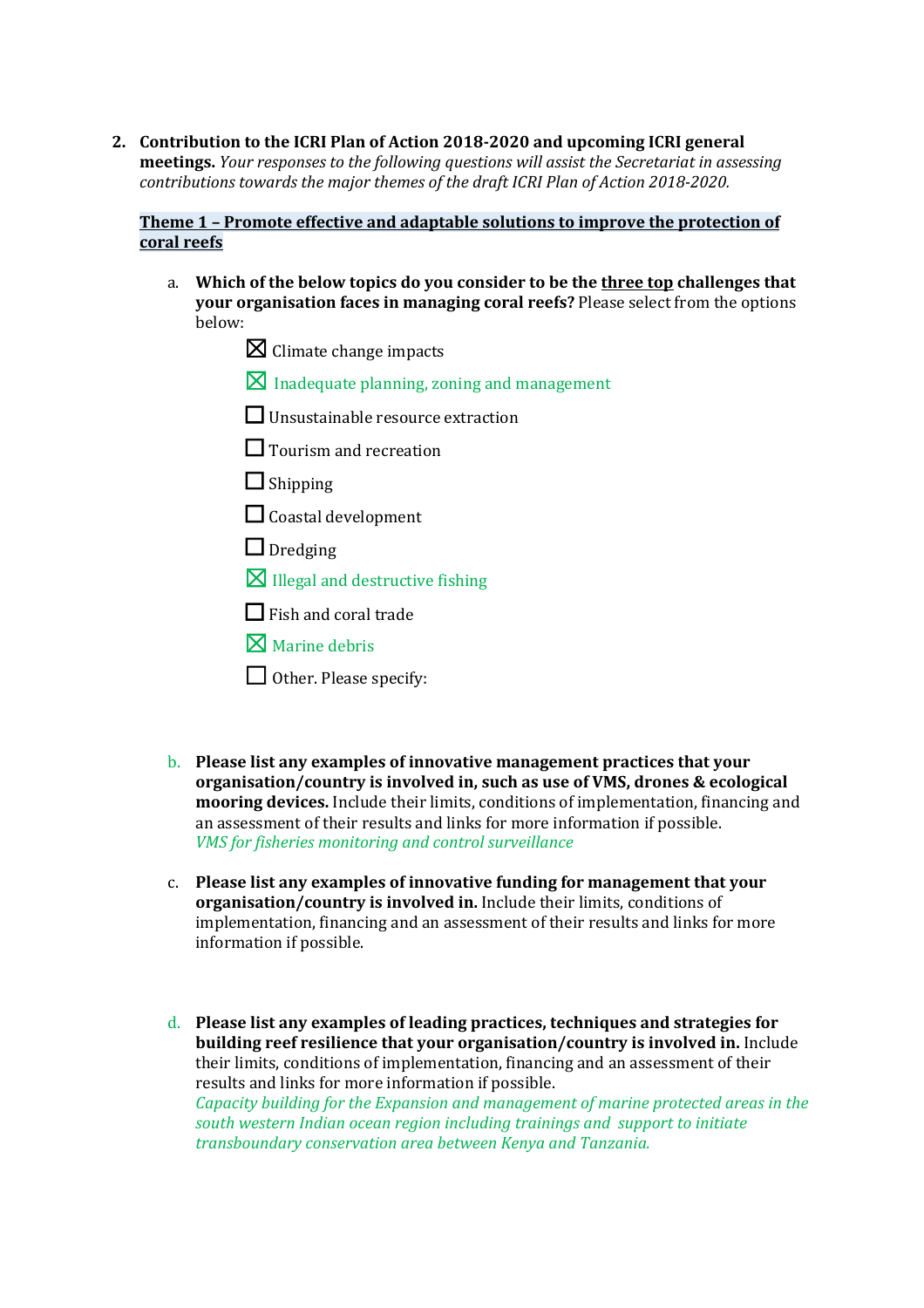- e. Please list any examples of leading practice reef restoration mechanisms that **your organisation/country is involved in.** Include their limits, conditions of implementation, financing and an assessment of their results and links for more information if possible.
	- Coral reef restoration practices exchanges in the Western Indian ocean
	- *Coral reef restoration in Felicite Seychelles*

## **Theme 3 - Support communities reliant on coral reefs**

- **f.** Is sustainable tourism development a significant challenge for your **organisation?** If so please include detail below of the kinds of challenges faced and your strategies to deal with them.
- **g.** Is your organisation involved in activities to raise awareness and encourage **action to support communities reliant on coral reefs?** Please include details below.

**Yes**

- Regional training on coral reefs crime scene investigations (CSI) for marine protected areas officers
- Grants to non state actors in Sustainable livelihoods activities development for coastal communities in the western Indian Ocean

## **Theme 4 - Help to reduce anthropogenic threats to coral reefs, particularly those that occur at a global or regional scale**

**h.** What activities is your organisation involved in to elevate awareness of the **global nature of the threat of climate change to coral reefs?** Please include details below

Post bleaching assessment, training and awareness:

- Coral reef post bleaching assessment Policy brief dissemination at the Nairobi Convention science to policy platform and COP (July and august, 2018, in Durban and Mombasa)
- 1 film on coral reef restoration being produced for Seychelles and **Mauritius**
- 1 film on mangrove sustainable management being produced for Madagascar, Tanzania and Kenya
- **i.** Has your organisation made any progress in dealing with destructive fishing and trade? Please include details below.
	- Grant to WWF to Combat blast fishing in Tanzania
	- Joint patrol to combat IUU fishing
- j. Has your organisation made any progress in dealing with marine debris? Please include details below. Preparation of a feasibility study for a new project on marine debris management.
- **3.** Would you like to report on your activities during the ICRI GM? Please give details below.